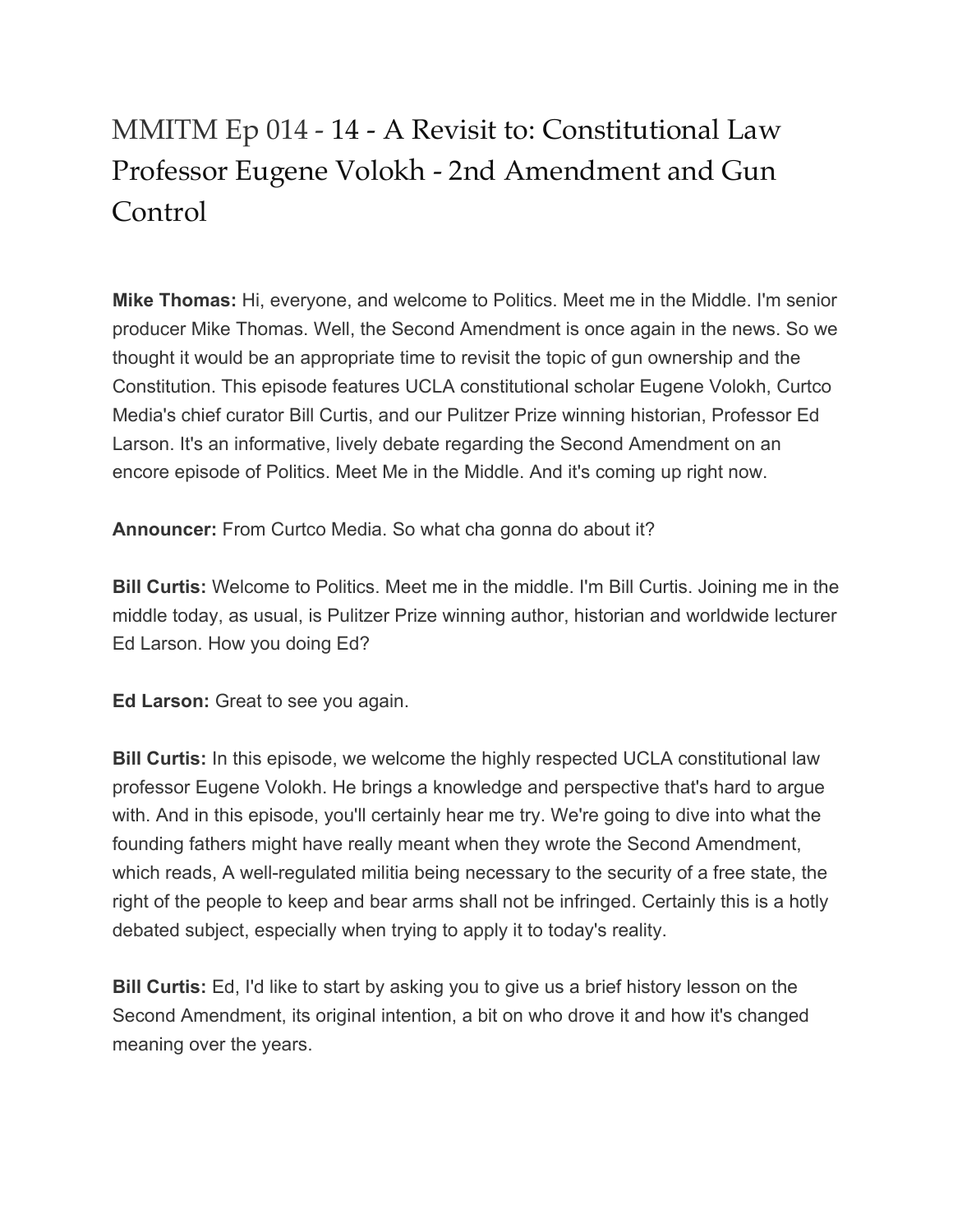**Ed Larson:** The Second Amendment, like anything else, was a period of its time and it really wasn't this time. It was the period of the late seventeen hundreds. And at that time, we had the immediate history that the states were the repository of effective militia that had stood up to British tyranny and were the backbone of the revolution. They led the revolution. And so when they got to writing the Bill of Rights, the Bill of Rights was viewed as a limitation on the federal government, not on the state governments. And one right you wanted to have is the states have a right to have a militia. And so in a way to protect states rights and it's absolutely clear this is what they were thinking of at the time. There is no doubt at all in the history of following that the drafting and passing of this amendment, they were trying to protect state's rights. And in that way, protect individual rights. And that included people having a right to have guns in the context of having a state militia, because the amendment is clearly worded in that respect.

**Eugene Volokh:** Well, it's funny you said that talks about the rights of the states. It actually says quite specifically who has the right, it's the people. It's a well-regulated militia being necessary to the security of a free state, to be sure it says that. The right of the people to keep and bear arms shall not be infringed. So it's clear who the rights.

**Bill Curtis:** The people not each person

**Eugene Volokh:** Well, remember the people are also the ones mentioned in the First Amendment to the right of the people peaceably to assemble. Nobody thinks that that's just the right of state governments.

**Ed Larson:** That's because the First Amendment doesn't say to protect the states we have to give this right. The Second Amendment clearly says it in the context of having a state militia that would never have passed if it hadn't had that introduction.

**Bill Curtis:** Would it have passed if the arms were further defined?

**Ed Larson:** As long as, it wouldn't have passed but for in the context of protecting the state.

**Eugene Volokh:** So the Second Amendment says the right of the people and again the First Amendment says the right of the people. The Fourth Amendment, searches and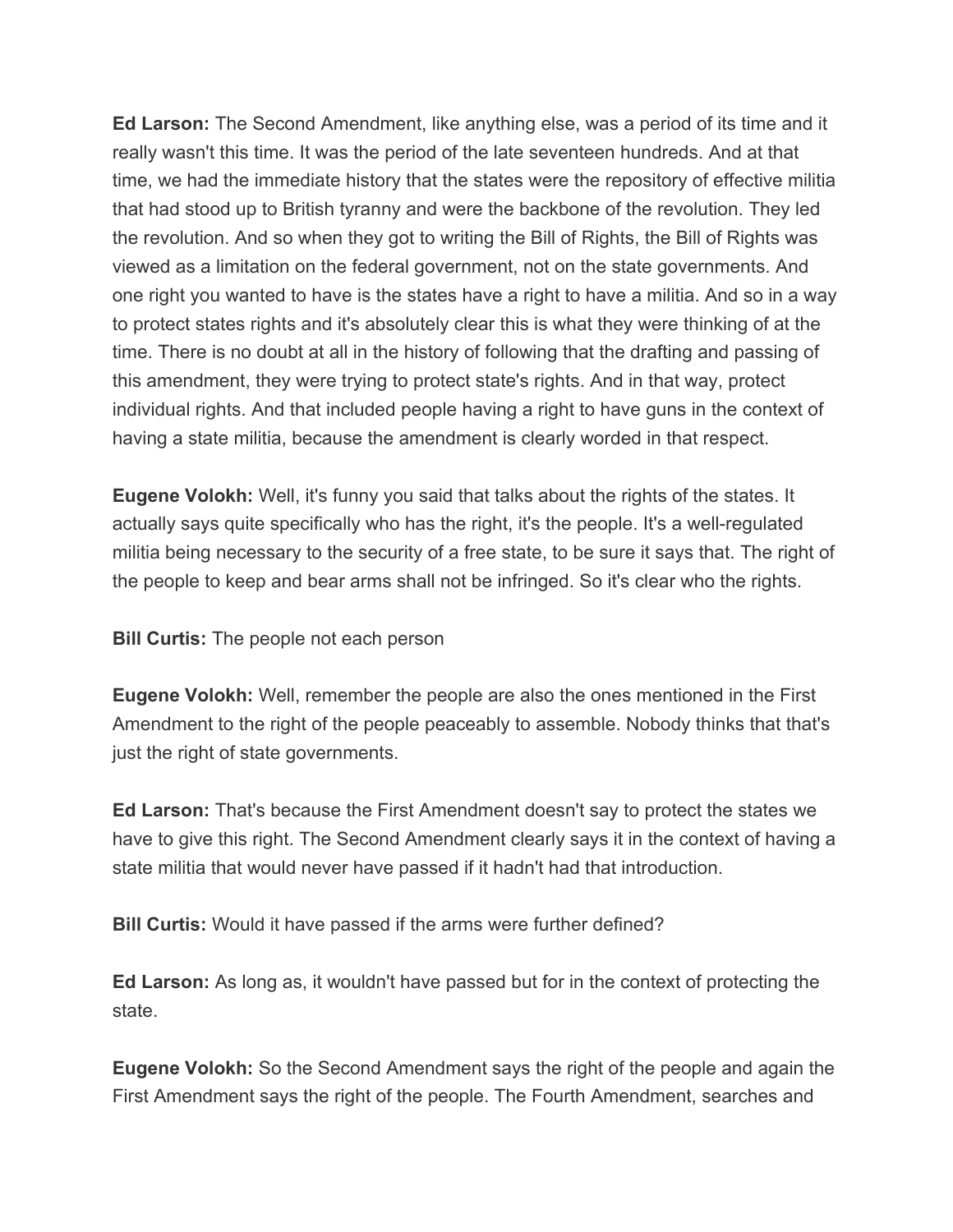seizures, talks about the right of the people. There was a pre-existing right to have arms. It was in the English Bill of Rights. It was limited to Protestants. It was subject, though, specific language authorizing parliamentary regulation because the British rights were subject to parliamentary regulation and only protections against the king. But that was obviously not a right of states. There were no states in England. England had a unitary government, not a federal government. At around the same time as there were, in fact, shortly before the second amendment was written, state constitutions also had right to bear arms provisions. Pretty clear they weren't rights of states. The Pennsylvania and the Vermont Constitution, for example, talked about that. Today 44 of the 50 state constitutions have a right to bear arms provision that it seems to me can't be a right of the states. Why would a state bill of rights protect the right of the states?

**Ed Larson:** Well, of course they wouldn't.

**Eugene Volokh:** And it's quite clear also that the, a free state, a free state in the language of the legal language and the political language of the time meant roughly what we would call today, a free country, meaning places where there is not tyranny. So really what was going on is there was a rights secured to the people to keep and bear arms. One of the rationales, an important rationale is to preserve, to prevent tyranny. And that was through having a militia, which at the time wasn't a National Guard. And I think we'd agree on this. At the time, the militia was basically the armed citizenry. The first militia act of 1792 defined the militia to be, as I recall, all white males from age 18 to 45. So this was not just like a small national.

**Bill Curtis:** Is militia, by its nature, a group of people in a state, or is it the single individual?

**Eugene Volokh:** The militia is the citizenry who are armed as a means of, among other things, protecting the poor, protecting.

**Bill Curtis:** As an organized group?

**Eugene Volokh:** So the well-regulated militia would without doubt have been an organized group. But the people who have a right to keep and bear arms, those were people. That was wasn't, it could have been written as the right of the militia to keep and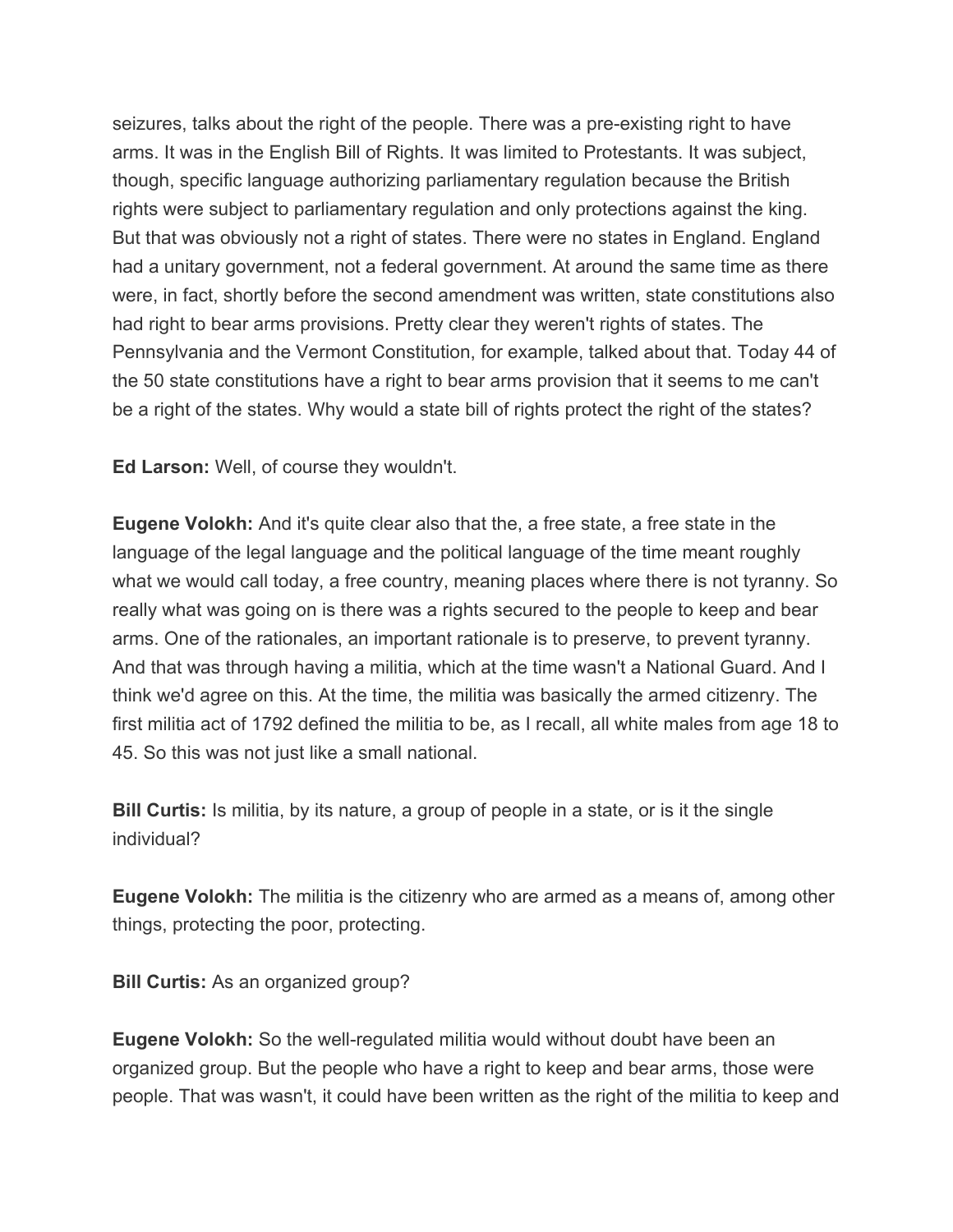bear arms or the right of the state to possess arms. Certainly the framers understood that states could have rights. It just, this wasn't written as that. And what's more, throughout the 19th century, with very few exceptions, there was one case, State v. Buzzard from Arkansas that took this view. But other than that, you look at court decisions, there were plenty throughout the eighteen hundreds. It was understood as an individual right. Now, a right that was subject to some regulation. So, for example, the bans on concealed carry. it.

**Bill Curtis:** Well, there's the pivotal...

**Eugene Volokh:** Well no, well there is a pivotal point. I think there are two questions. One is, is it an individual right or is it a right only of states or of militia? I think the answer was pretty clear to me. There was an individual right. Now when the second.

**Ed Larson:** Now this is one we're going to fundamentally disagree on and I should say this here. I'm a legal historian. I've read all those documents. I've read them all. I totally agree that many states did, sure, many state constitutions did guarantee an individual right to bear arms. Absolutely. But when we were talking about the Second Amendment, which is what you ask about, the Second Amendment here was used during the election of eighteen hundred. One of the things that forced through the election of Jefferson was the direct threat of Virginia and Pennsylvania to raise their militias, to make sure that Jefferson, not Aaron Burr, became president. They, the governors actually called out their militias to enforce that. So there was a state militia aspect to it that was critical. Now, certainly, states protected their individual rights to bear arms. I agree with Eugene on that completely.

**Bill Curtis:** When you say bear arms, define arms.

**Ed Larson:** If the Congress could get around the protection of the states by limiting individual rights to bear arms, then they could effectively undercut these state militias.

**Bill Curtis:** The goal here was to make sure that the states and the people could defend themselves against a rogue government.

**Ed Larson:** Correct.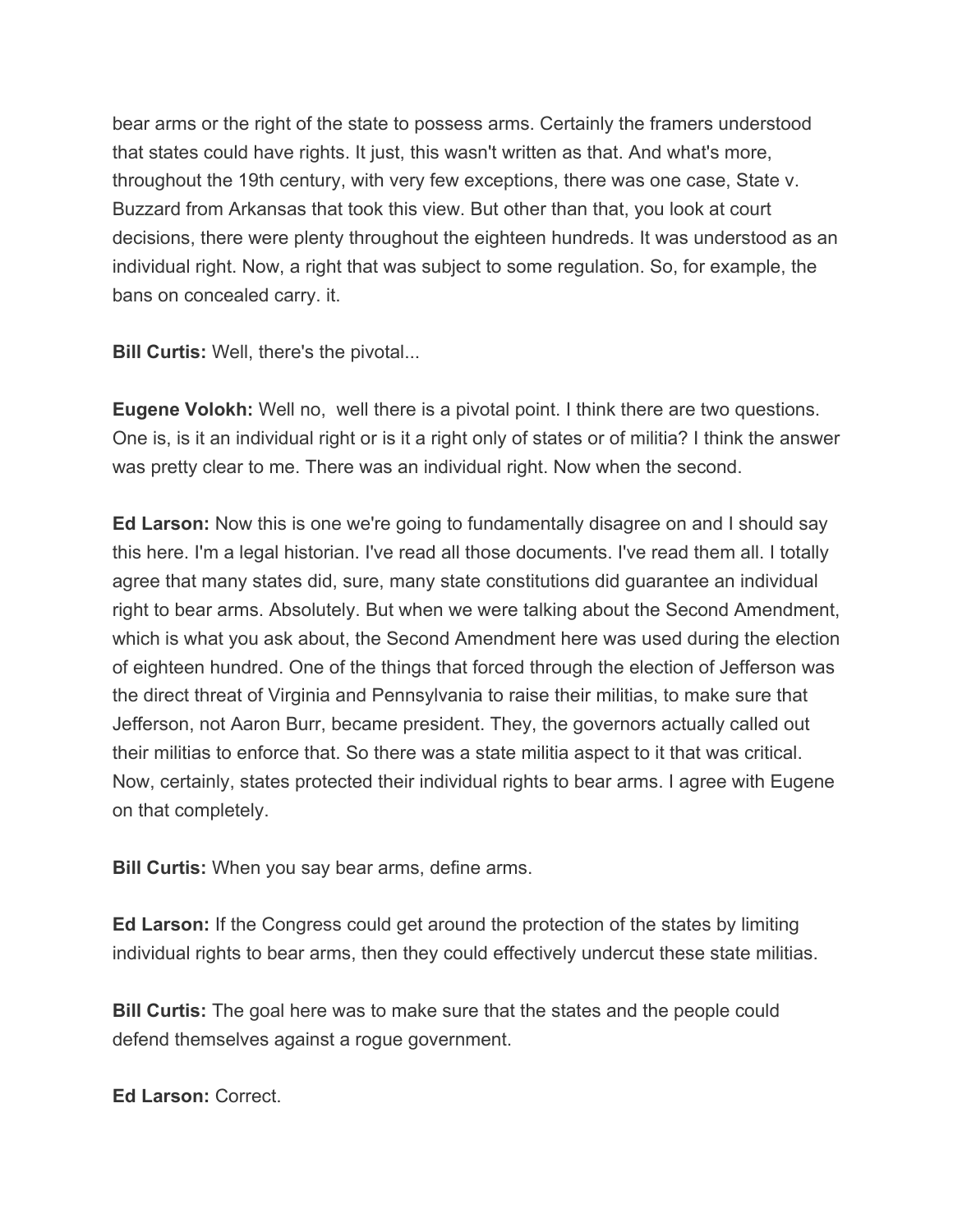**Bill Curtis:** We've kind of migrated the Second Amendment, the NRA, the lobbyists, all the arguments that we have in today's world. Maybe you could tell us a little about the Heller case and how that kind of formed our view of the Second Amendment.

**Ed Larson:** I can talk about the Heller case and I will. But as a practical matter, I don't think the Supreme Court is doing a whole lot to effectively change a rational view of how this would apply.

**Bill Curtis:** Well, they haven't done a whole lot yet. Certainly.

**Ed Larson:** It's a, they take a pragmatic and if a person wants to have atomic weapons, they'd say, you can't have atomic weapons.

**Bill Curtis:** They'd say you can't.

**Ed Larson:** You cannot. Or you cannot have bumpstocks.

**Bill Curtis:** Where does it say that?

**Ed Larson:** Because they would say, if the federal government says you can't have atomic weapon,.

**Bill Curtis:** Isn't bearing arms, Can't I have a weapon of mass destruction?

**Eugene Volokh:** But wait a minute. If your position is that, oh, the Second Amendment secures states rights, then according to your argument, then the states could have atomic weapons. But you seem to, I mean, I take it you think that they wouldn't. And I think that's in part because it's understood that all of these provisions are read in some measure and context. And in fact, if it is an individual right, arms would refer to the kinds of arms that an individual person would generally possess, whether acting as a soldier or whether acting.

**Bill Curtis:** So that was a perfect definition, Eugene. The type of arms that an individual would possess.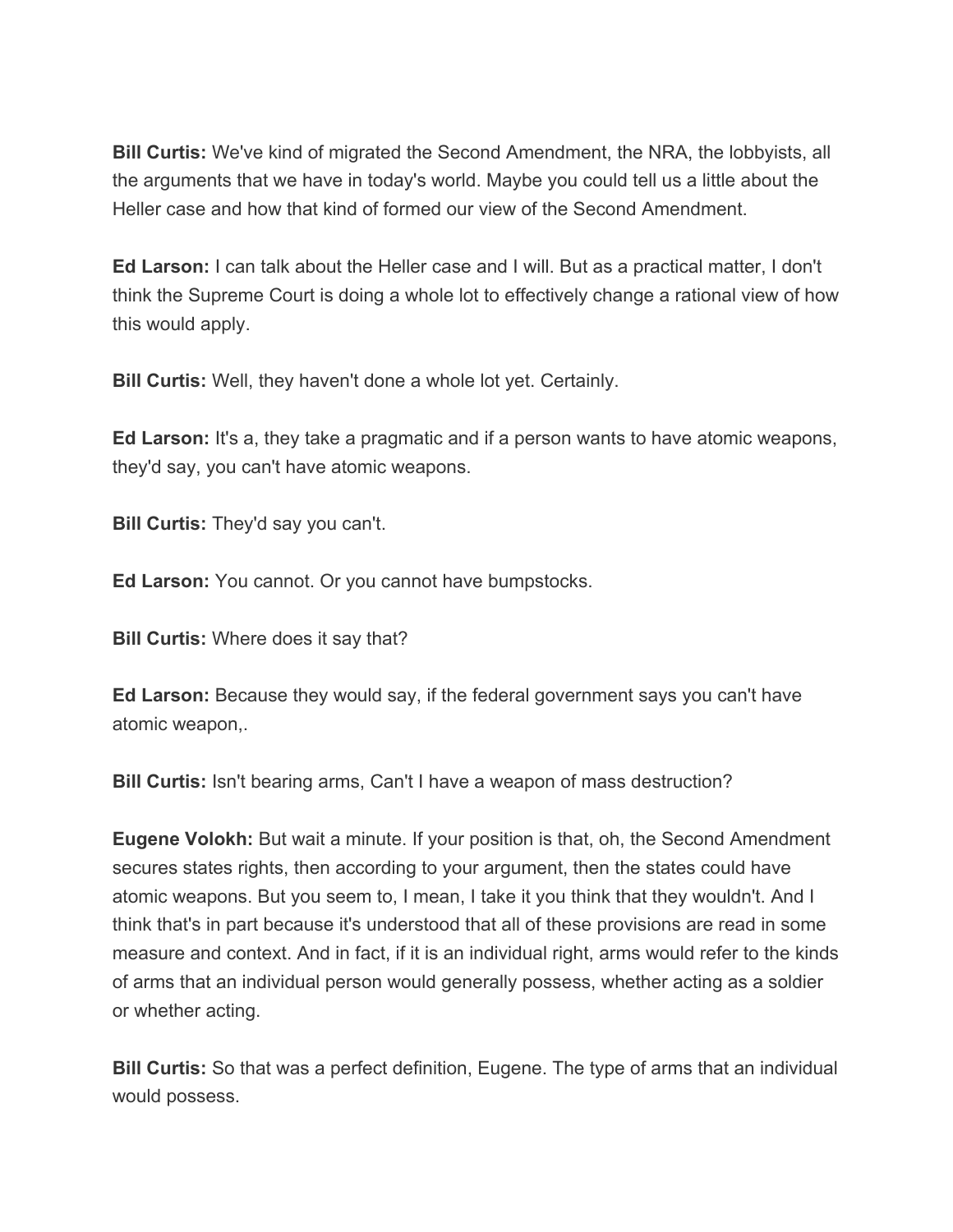**Eugene Volokh:** Right. So these are usually...

**Bill Curtis:** I think the argument that right now is in the streets, that I'd like to talk about here in the middle, is what are the types of arms that are reasonable for us to permit the individual to possess?

**Ed Larson:** I think we saw a little bit that recently when the current administration banned bump stocks, because I suppose the Supreme Court, I assume the Supreme Court will uphold that, and rule that doesn't violate the Second Amendment, because I think they're going to look at each of these things. But if somebody tried to ban individuals from having hunting rifles, they'd say, well, that doesn't seem to follow the Second Amendment.

**Eugene Volokh:** So let me tell you what we see from lower court cases. Now, it's not completely clear that's the way the Supreme Court will come out. But we have a good deal of experience in lower court federal cases. We also see a good deal of experience from state court cases interpreting state constitutions which indubitably secure an individual right. I can tell you, rightly or wrongly, but courts generally say that if you totally ban a kind of gun, especially kind of gun, a large class of guns that are common, in common use, such as handguns, that's unconstitutional. Likewise, there's a Supreme Court case that's pretty strongly suggests and lower courts agree that if you ban even somewhat rarer guns, but a broad category, stun guns, electric weapons mostly nonlethal weapons, that's unconstitutional. But generally speaking, if there is a ban on particular kinds of guns, that leaves citizens with broad access to comparable weapons. So such as bans on these so-called assault weapons, those have been upheld. I'm not saying that's necessarily right. Lots of people I know agree with that decision. Lots of people I know disagree with that decision. But descriptively, if you look at how courts have actually interpreted what they say is, more or less, if you do something that really seriously interferes with people's ability to keep and bear arms, such as banning all guns or banning all handguns or even banning stun guns, which are separate and important class of weapons, that's unconstitutional. Whereas if you say, well, you can't possess bump stocks or you can't.

**Ed Larson:** Assault weapons.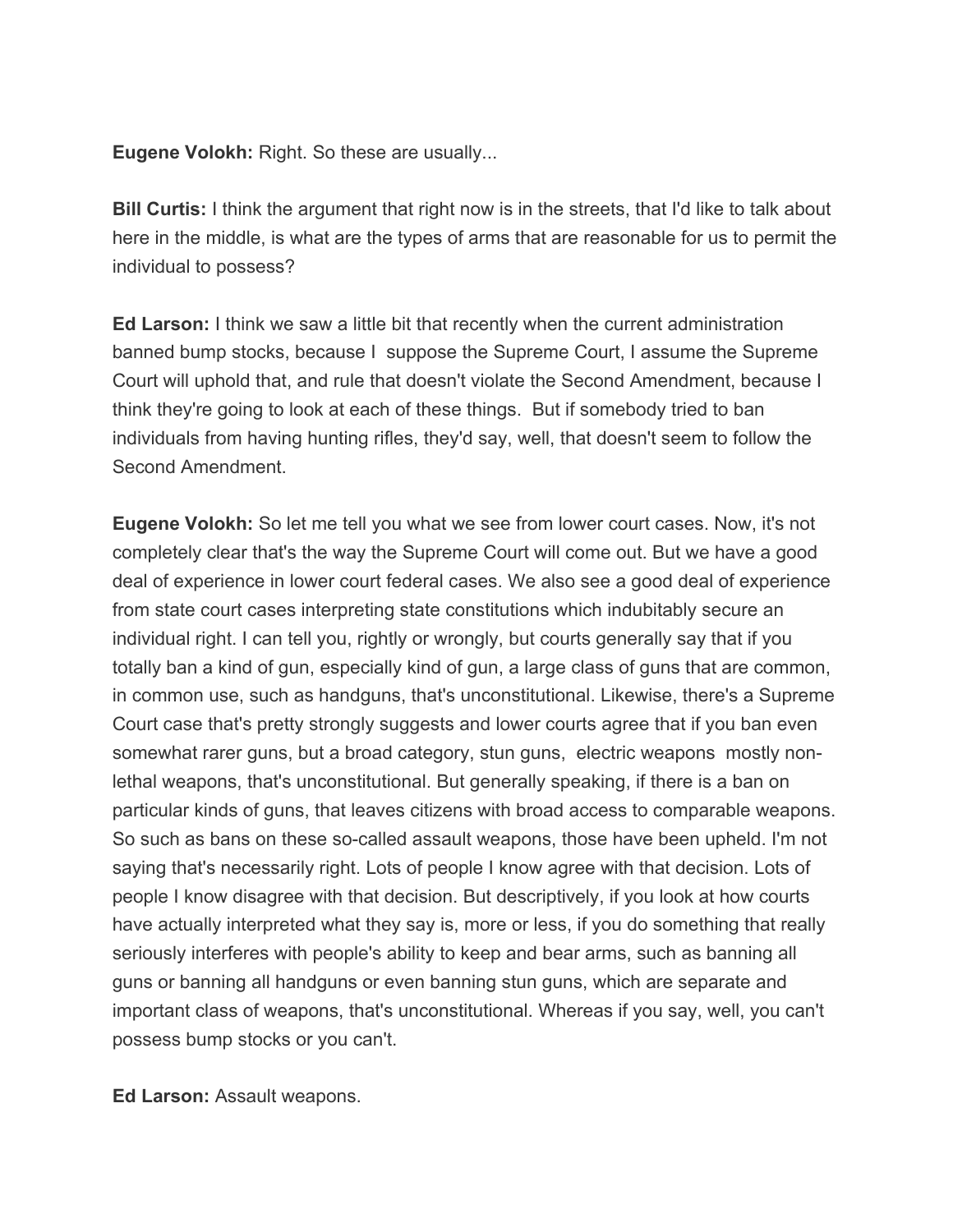**Eugene Volokh:** Or you can't, again, I always say so-called assault weapons, because that is actually not a helpful label in many ways, which I'm happy to discuss. That's constitutional. So then the question is whether it's a good idea or not?

**Bill Curtis:** Is that part of the Supreme Court's responsibility to decide what is a good idea or not?

**Eugene Volokh:** No, no, I do not know. I think it's part of our responsibility as citizens to decide. It's part of legislators responsibilities, I think. As to this, I think actually my view is, generally speaking, it makes sense for the Supreme Court to give legislatures a considerable amount of latitude in restricting kinds of guns that are possessed, so long as it doesn't substantially burden people's ability to defend themselves with guns generally. So again, I think those decisions that uphold the bans on assault weapons are probably correct, even though I mean, I think that those bans are unsound laws, they're bad laws, but at least at this point, I don't think they're not unconstitutional laws.

**Bill Curtis:** Eugene, how did you get here today?

**Eugene Volokh:** I got here in my car.

**Bill Curtis:** You drove.

**Eugene Volokh:** Yes.

**Bill Curtis:** Does it say anywhere in the Constitution what kind of process you should go through in order to be able to use a weapon like oh, I don't know, a car.

**Eugene Volokh:** So the answer is if you wanted, so the answer's it doesn't say anything about that in the Constitution. But I've certainly heard people often say guns should be regulated like cars. And if they were, that would be very close to what many gun rights activists very much like. Here's the way cars are regulated in California. First in California, any body, certainly any adult age 18 on up with very few restrictions like if you're blind, for example, can get a car, not like limits in many places. And under federal law you have to be 21 to buy a handgun? No. If you're a eighteen, even if you're 16, you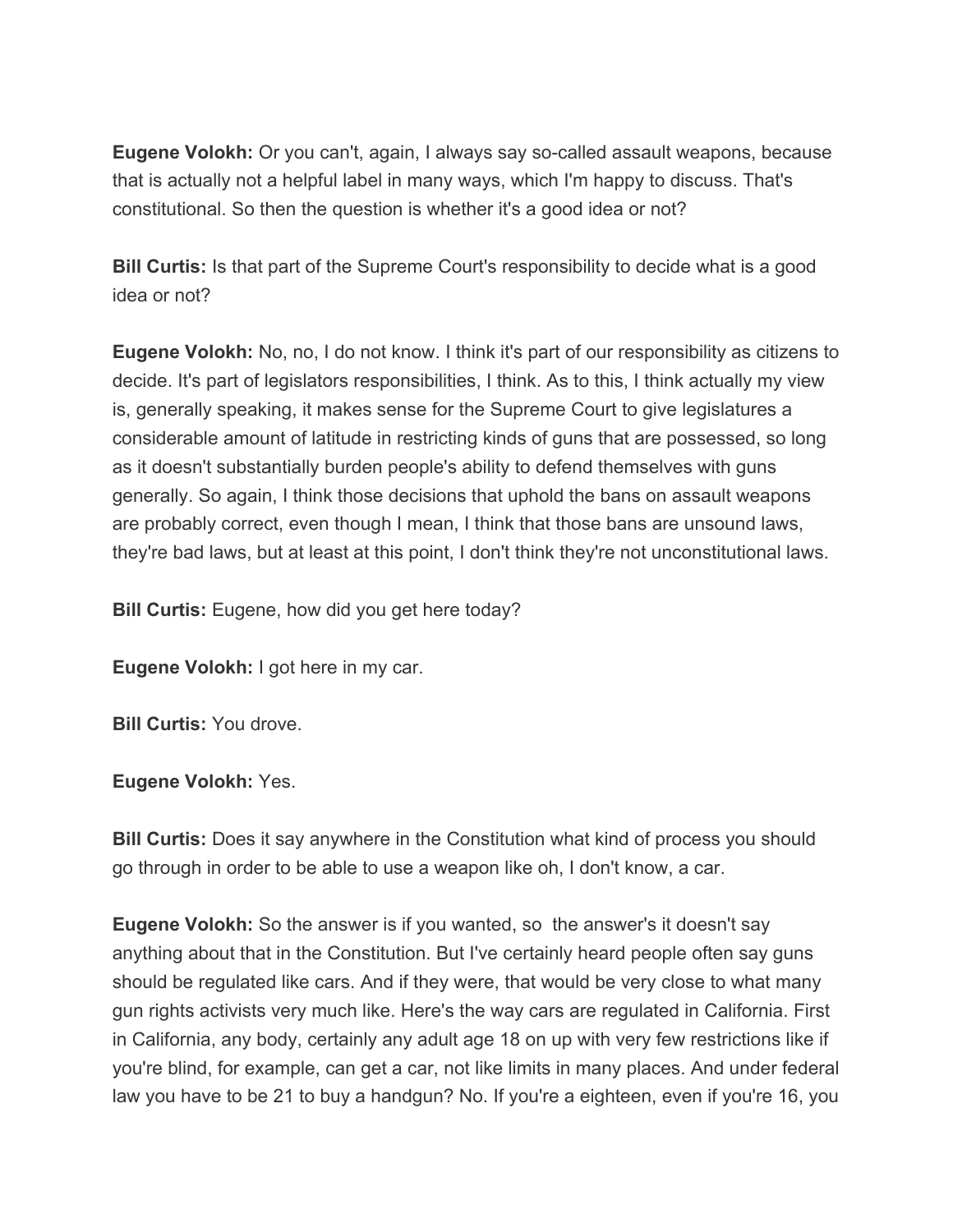can get a car. Second, if you want to possess a car on your own property you don't even need a driver's license. California law only applies to possessing them on the street. If you do want to possess a car on the street, then in that case you have to pass a test.

**Bill Curtis:** Why?

**Eugene Volokh:** It's an objective test, what?

**Bill Curtis:** Why? Why is there a test? Is that fair? Well, I mean, you actually you actually have to study. You have to know rules. You have to handle a car a certain way in order to maintain that license.

**Eugene Volokh:** Right. And likewise...

**Bill Curtis:** It can be taken away from you, by the way,.

**Eugene Volokh:** It can be taken away from you, but only if you either violate the law often enough or if there's some other reason, like, for example,.

**Bill Curtis:** Whatever the method, it can be taken away.

**Eugene Volokh:** So when it comes to possessing a gun,.

**Bill Curtis:** In fact it can be impounded can't it?

**Eugene Volokh:** It can be impounded if you violate the law, just like guns can be impounded if you violate the law. So what I'm saying is, if we regulated guns like cars, we would have most of the gun rights advocates agenda. Not all because in some states used to be only one, Vermont. Now it's maybe about a dozen. You actually don't need a license to carry a gun concealed on your person anymore. But in the great majority of states, there are about 40 plus states where you, where any law abiding adult can carry a gun in public. In about 28 or so of them you need a license, in about 12 you don't.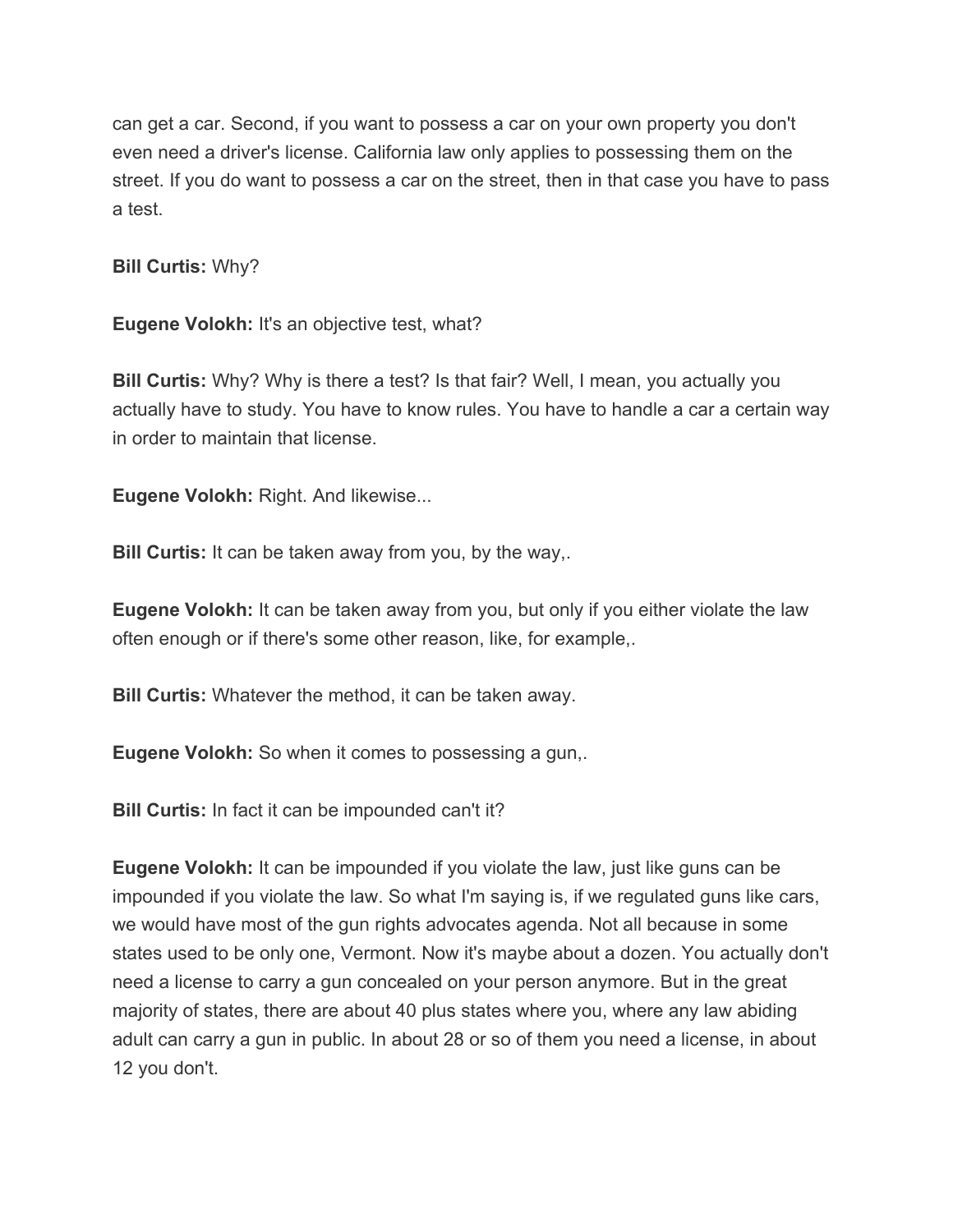**Bill Curtis:** So it's pretty deep piece of research that they do on you before they give you a license. Right.

**Eugene Volokh:** For a license to drive a car?

**Bill Curtis:** For example, you have to go and you have to talk to people that we find at the DMV and they ask you to look over their shoulder and you have to read a document.

**Eugene Volokh:** But again, if you really were to regulate guns the way cars are regulated, then guns in California would be radically deregulated. And in most states there would be slightly deregulated. So the gun ownership age would be decreased to 16. You wouldn't need any license or registration to possess it on your own property. That's true in many states already. There wouldn't be a background check to check your, whether you have a history of criminal convictions. You would need a license just to carry it in public. Just like in most states, you do need a license to carry in public. But it would have to be given to anybody who passes a test as opposed to in California, where it's up to the tender mercies of your local sheriff. And many sheriffs don't actually issue such a, such things. And your license could be pulled, but only for actual violations of the law, which is much like the way concealed carry licenses operate.

**Bill Curtis:** OK. Whatever those attributes are that you just perfectly listed. The fact is we feel that cars can be dangerous to society, if handled in an inappropriate way.

**Eugene Volokh:** No doubt, as our guns.

**Bill Curtis:** So we are very careful with the way we allow people to bring them off their property and drive them in public places.

**Eugene Volokh:** Well, in fact, in California, possession of guns in public places is vastly, vastly more heavily regulated than possession of a car in a public place. Among other things, it's a crime to possess a gun in a public place in much of California, not interestingly in Sacramento, where they issues licenses regularly...

**Bill Curtis:** Don't you think that the registration process of a car should be that, at least, that significant for a gun.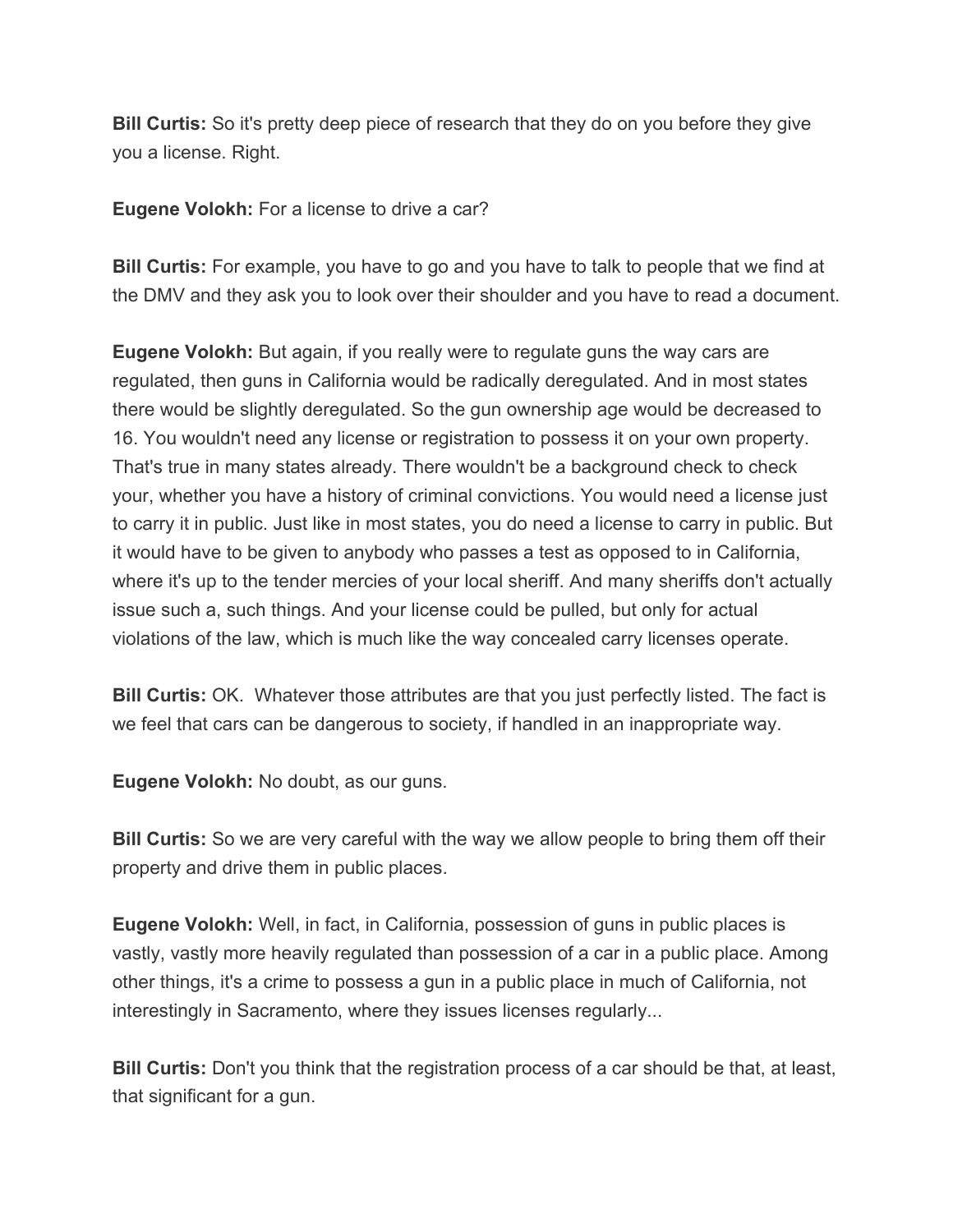**Eugene Volokh:** Well, you don't need to register a car in order to keep it on your own private property. Likewise, you don't need to register a gun in order to keep it at home, at least under federal law. Some states do require it. Now, if.

**Bill Curtis:** But you're splitting a hair here, Eugene.

**Eugene Volokh:** No No, you're the one who brought up.

**Bill Curtis:** Because you are just talking about personal property? I'm mostly concerned with what people are allowed to carry out in the right place. And endanger other people.

**Eugene Volokh:** And in fact in the great majority of states that allow concealed carry by any law abiding adult, you actually do need a license. Now, whether it covers registration of a particular gun with a license that's tied to the car. Remember, for car registration, it's really for tax purposes. The reason you're registering your car is chiefly so you have to pay the registration tax and you do need a license.

**Bill Curtis:** They check to see what kind of tickets you've gotten in the past and if you owe any money. You have a background check, in fact, don't you?

**Eugene Volokh:** You will have a check for your license as opposed to guns, where you have a background check for buying that that, that's the federal law.

**Bill Curtis:** The Problem is you don't always have a background check. There can be a gun show. I can get there by sitting in my car for the next two hours. There can be a gun show just outside of California. I can buy a gun without any kind of license.

**Eugene Volokh:** Right. Just like, again, if you want to possess a car on your private property, you don't need a background check. I don't think you need registration. You might need to re-title your car, I'm not sure. However, if you want to drive your car in a public place, then you do need to the registration. And again, in most states that have concealed carry licenses broadly available, you need to actually get the license. And that also involves a background check, it involves a background check that's more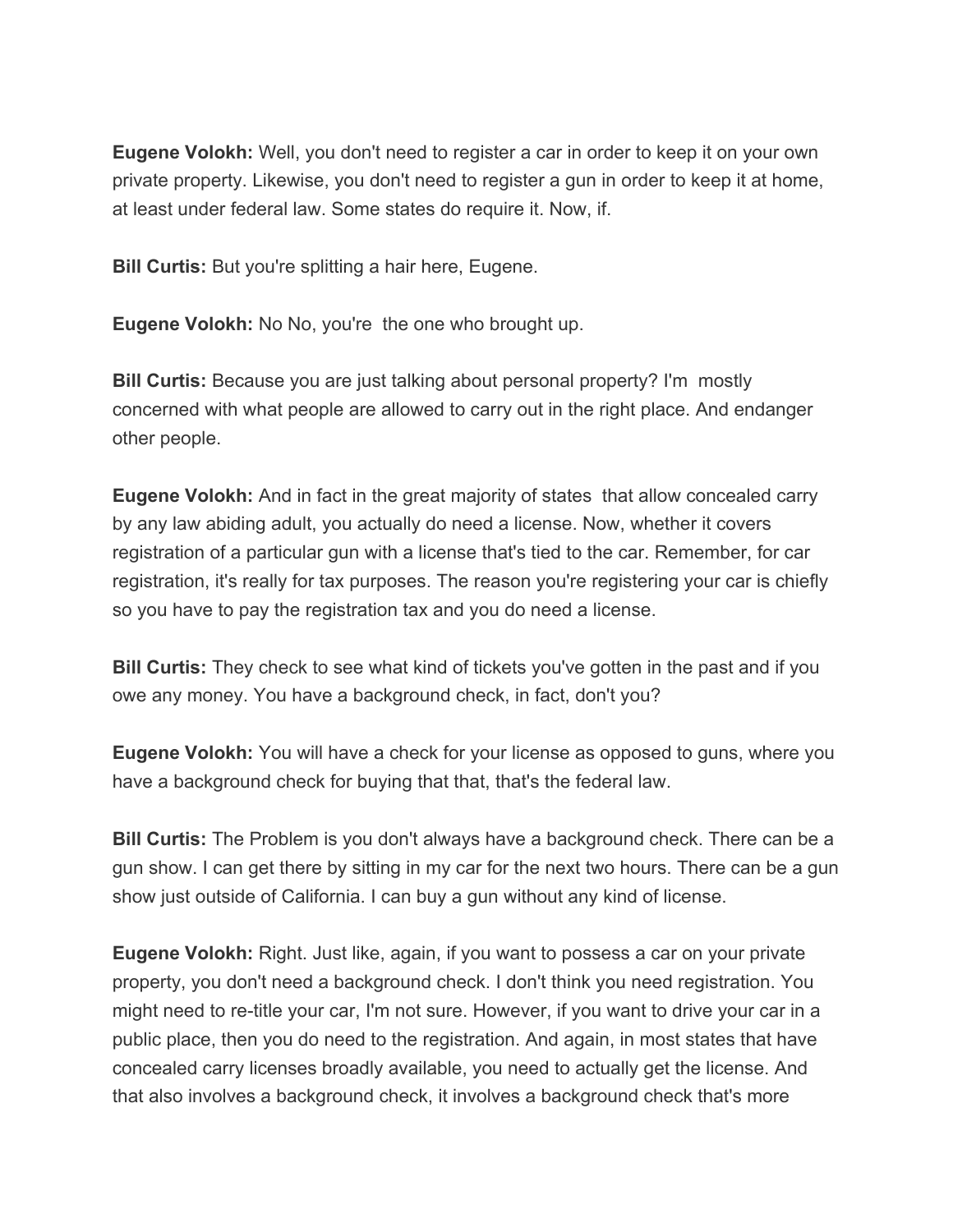aggressive than the background check that's done for cars. What you really want is you want guns to be regulated much more heavily than cars? No, we can talk about that.

**Bill Curtis:** I actually do. But I guess I have to ask you, what is the purpose of a gun that I am apparently constitutionally allowed to bear.

**Eugene Volokh:** I'm sorry. What is the purpose in the sense of what.

**Bill Curtis:** What is that purpose of the gun?

**Eugene Volokh:** It depends, it depends on why people would on my people own it. Some people use them for hunting.

**Bill Curtis:** The purpose of a car is to get me from here to there for the most part. I mean, it is its primary purpose is not to rip someone's flesh off or kill an animal or what have you. It has a. It has a different purpose. Right.

**Eugene Volokh:** Well, all right.

**Bill Curtis:** But we are protecting each other, by making sure that there's at least a registration process and a licensing in order to use it.

**Eugene Volokh:** So the registration process, again, is not aimed at protecting the public so much as it is protecting the public fisc. The licensing process is aimed at protecting the public from people who might misuse their cars in public. Just like the licensing process for concealed carry licenses in states like Oregon and Washington, where anybody can get a such a license, is aimed at the same thing. In California, of course, at least in Los Angeles, for example, people, you can't get a license unless maybe they're close friends of the sheriff.

**Ed Larson:** Now, just to make an observation here, we started out this conversation on the Second Amendment and the Second Amendment I don't think was designed to be pragmatic like these state rules. What various rights states have. I think if you look at the entire Bill of Rights, the purpose of the entire Bill of Rights was to protect against federal government access. What you're mostly talking about is what the states do as a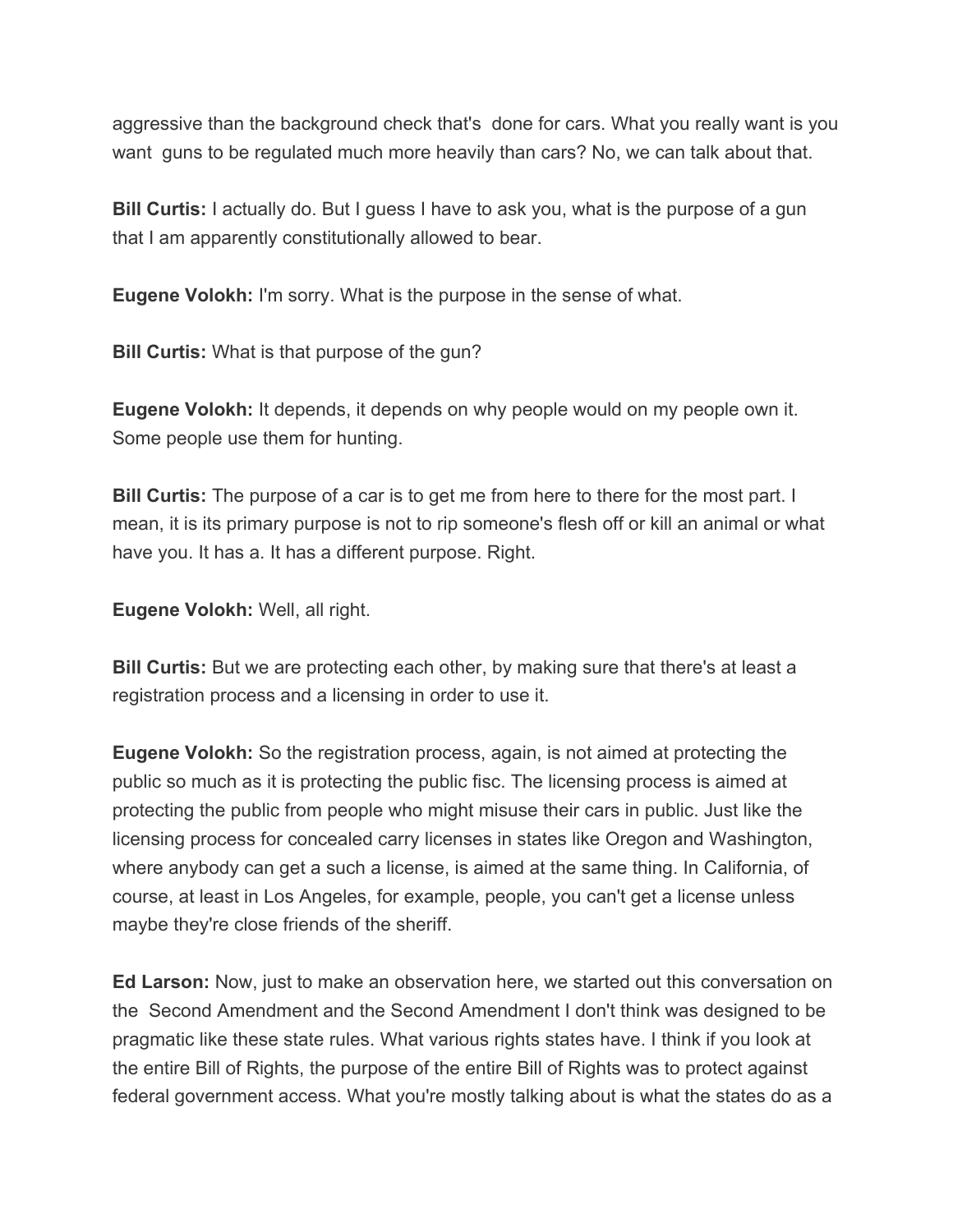pragmatic matter to regulate guns within their own states. And I think that's mostly outside the purview. And the courts have acted this way, mostly outside of the purview of what the Second Amendment speaks to.

**Bill Curtis:** Well, you've got to take a 30 second break here and we'll come right back and talk about the controversial NRA and try to find a middle ground for reasonable gun control.

**Promo - HU:** Sometimes the exceptional is not the biggest budget. Sometimes the exceptional is someone's ability to actually take their soul and printed on the screen for a moment. I want to learn everything that there is to know about the filmmaking process. I think part of art is hearing from the artists who create it. And the number of different visions, the number of different qualifications that have to go into making any film is insurmountable. And hearing those stories can be just as exciting and insightful as the movies themselves. Certain movies or certain scores, certain actors have shaped who I am as a person. I have such an appreciation for the things that people produce and the work that goes into it. Whether it's the writer who came up with this story in general or how the filmmakers were able to take that from the page and put it onto screen. And then from the actors themselves who are able to kind of bring that all to life. All of it is what I want to hear, because it makes me love my favorite movies even more. I'm Scott Tallal if you love movies like I do, you're going to love Hollywood UNSCRIPTED.

**Bill Curtis:** Welcome back to Politics. Meet me in the Middle. I'm Bill Curtis. And again, I'm joined by my co-host, Pulitzer Prize winning author, historian and lecturer Ed Larson. And our guest, of course, is the UCLA constitutional law professor, Eugene Volokh.

**Bill Curtis:** I'm actually not arguing with the idea that someone is a hunter and wants to go out within the confines of the law and hunt in the places and the times where that is permitted. And I'm not arguing with the fact that someone can have a handgun to protect themselves in the event that they're somehow threatened. I'm referring more to the NRA and their unwillingness to consider what I would have to say is the most important word in the English language, at least for contracts. The word is reasonable. And I think that we're supposed to be, with our governance, we're supposed to be reasonable in our thought process. So let's go all the way back to the Second Amendment and talk about our right to bear arms and put the word reasonable in there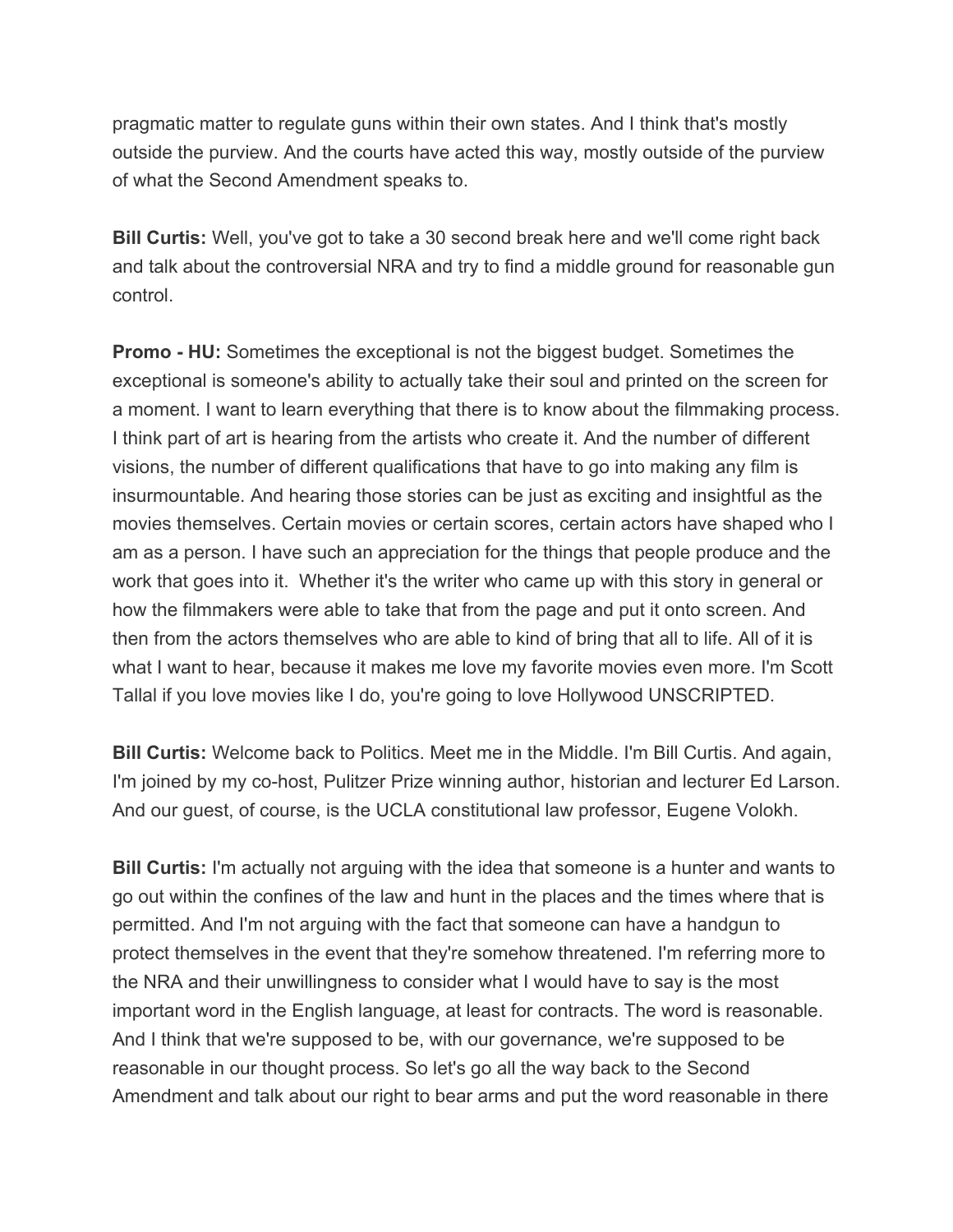somewhere, because I think we have the right to bear reasonable arms for a reasonable purpose under reasonable circumstances.

**Ed Larson:** I think as a practical matter, the Supreme Court hasn't limited that. Where those limits, where that ban does.

**Bill Curtis:** Well they haven't limited anything at all. You can own all of this. Rapid fire machine guns are permitted in many states.

**Eugene Volokh:** No. So the Supreme Court specifically said that machine gun bans are constitutional. That's specifically there in Heller. They're very heavily regulated under federal law. They have been since late 1930s. New machine guns have been essentially outlawed under federal law since the mid 1980s.

**Bill Curtis:** I'm referring more to the type of gun that can deliver numerous bullets in a very short time.

**Eugene Volokh:** That is basically every gun. And these so-called assault weapons are actually not materially more rapid fire than others. They still deliver one bullet per trigger pull. That's what makes them not machine guns. Now, it's true. You can pull the trigger many, many times. You can do the same within your hand,.

**Bill Curtis:** And you don't have to reload.

**Eugene Volokh:** And you don't have to reload because they've got a magazine just like a handgun. You don't have to reload because they have a magazine. Now but as to reasonableness. First, I think the NRA thinks its position is reasonable because it actually thinks, maybe they're wrong, but they actually think that these, the gun controls of the government or that people are proposing would actually not work. They may be mistaken, but that's their reason.

**Bill Curtis:** How so, I'm interested.

**Eugene Volokh:** So let me give you an example. People talk about these bans on these so-called machine guns. Let's look at the most prominent example that was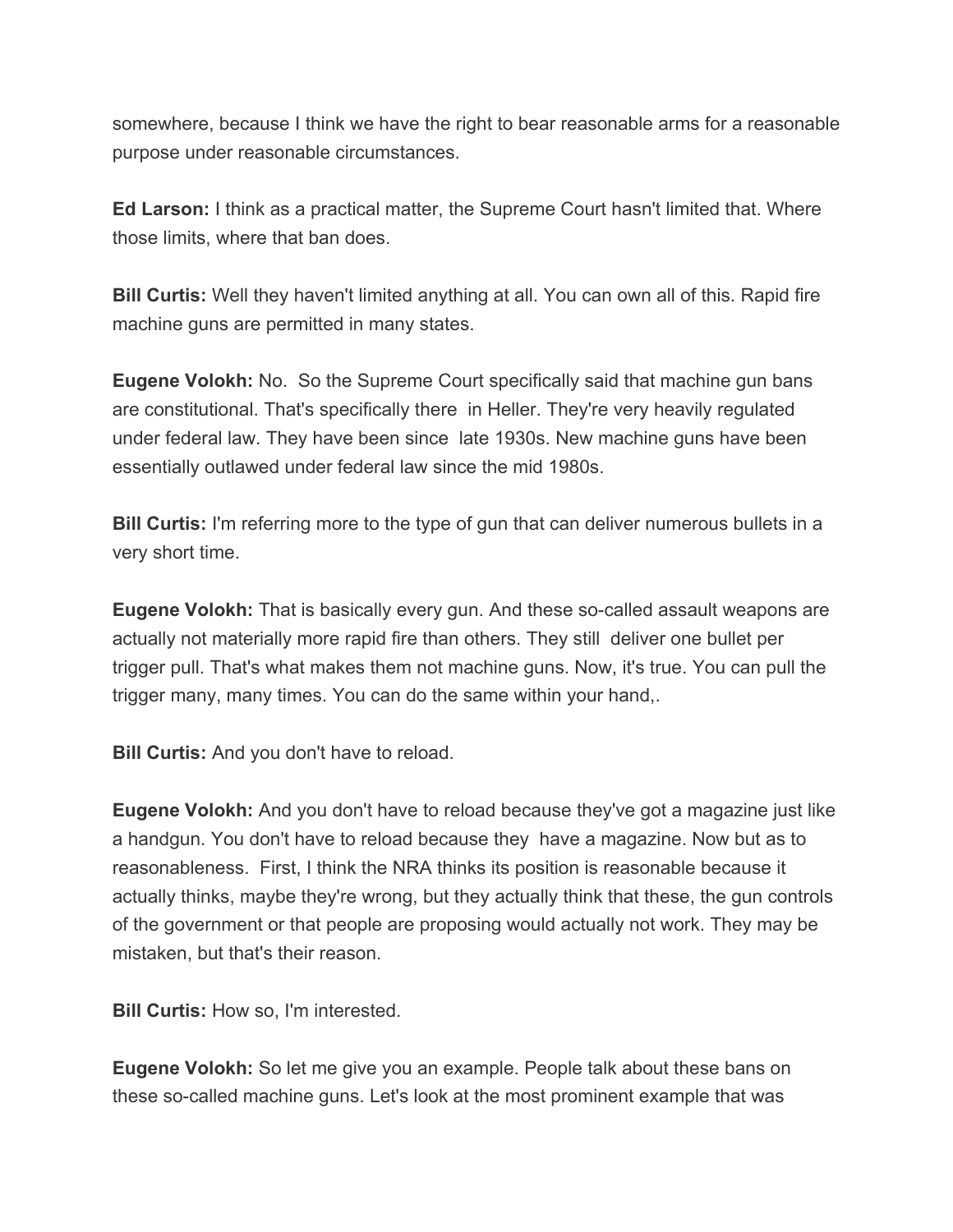enacted in 1994 and then expired after 10 years. There have been studies trying to see if it had any material effect on crime. Apparently it didn't. At least none that could be measured. How were those machine guns defined? This was proposed by the Clinton administration. They were defined as semiautomatic weapons that have at least two of the following features: bayonet lugs, folding stocks, pistol grips. These are basically cosmetic features. Now, I don't think that was such a big deal from a gun rights perspective, because you could buy a gun that was just as effective for your selfdefense purposes. They didn't have those features. And by the way, my colleague Adam Winkler, who's a supporter of gun controls, has written op-eds that say exactly this, saying the assault weapons restrictions are a distraction because they have no real effect other than the symbolic. So that's an example of a law that I think is not a reasonable law. It's not a horrible law, but it's not reasonable in the sense that I think it's not reasonably calculated to actually work. Let me give you one other analogy. As a practical matter, today, as best we can tell from all the court decisions, both the Supreme Court decisions and the many in lower courts. In fact, the courts do say, is this a reasonable restriction, especially if it's not a total ban. As to abortion restrictions, that's more or less the test that's being used as well, which is bans on abortion are unconstitutional, but reasonable restrictions are not. You look at groups that support abortion rights and they say we oppose all these restrictions and people fault them. Why are you being so unreasonable? Why are you being so extremist? And their answer is, first of all, we actually think all of these restrictions are unreasonable. But beyond that, we feel we know what the end game of many of our enemies is, and that's a total ban on abortion. So we feel we need to fight each one of them because otherwise, if we concede on some, then our enemies aren't just going give up.

**Bill Curtis:** Well, that's certainly the NRA's strategy. They don't want to concede on anything regardless of that.

**Eugene Volokh:** Historically, it's been the ACLU strategy as to various free speech questions and criminal procedure questions, as it has been abortion rights advocates strategy as to others. Now, again, you may agree or disagree. You may think, you may be either take the polar opposite position and actually support broad bans or support something in the middle. But yes, of course. Advocacy groups that take seriously the rights that they're protecting, whether it's free speech rights or criminal defendants rights or abortion rights or gun rights. Yes, they're going to be quite militant about this, partly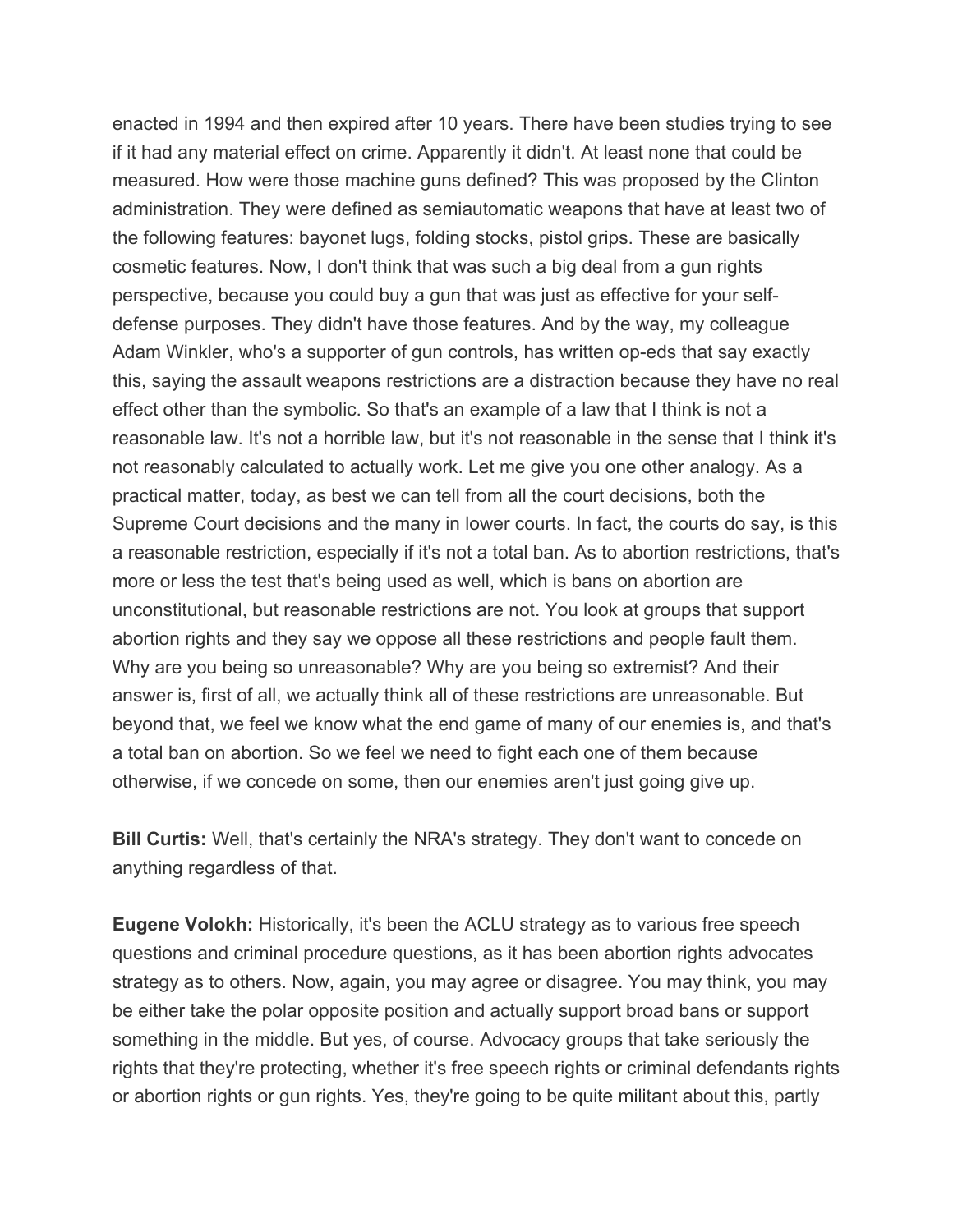because most of the restrictions they, that you may view as reasonable, they actually don't think are reasonable, and partly because they really are worried about the slippery slope. And reasonably so.

**Bill Curtis:** So you guys, just for a second, you're both literalists.

**Eugene Volokh:** Literalists? in what sense?

**Bill Curtis:** You are about the rule of law. And it's pretty black and white.

**Eugene Volokh:** No!

**Ed Larson:** Well not quite.

**Eugene Volokh:** Why are you making me out to be that? I mean, I support rule of law, but much of it is not black and white.

**Bill Curtis:** Well, then these gun laws. Shouldn't we, just for a second, Ed. Shouldn't we, shouldn't our governance of this country be designed to make our society a better place.

**Eugene Volokh:** At that level of generality? Sure. And it should be true about abortion and should be true about free speech and should be true about criminal defendants rights and should be true about all sorts of things. So the question that always comes out is what is likely to make our country a better place, both in the general sense that sometimes giving the government some power, even if it gives benefits in the short term, may cause harm in the long term.

**Bill Curtis:** Do we need in this case, in our time, do we need to have citizens bear arms and form a militia to protect us from our government?

**Eugene Volokh:** Well, so I actually think that as a practical matter, that's probably not going to be terribly effective today. And that's why I, in fact actually most of the debates about gun rights that come before the courts do not involve organized groups with guns, even though there is a plausible argument that is actually an important part of the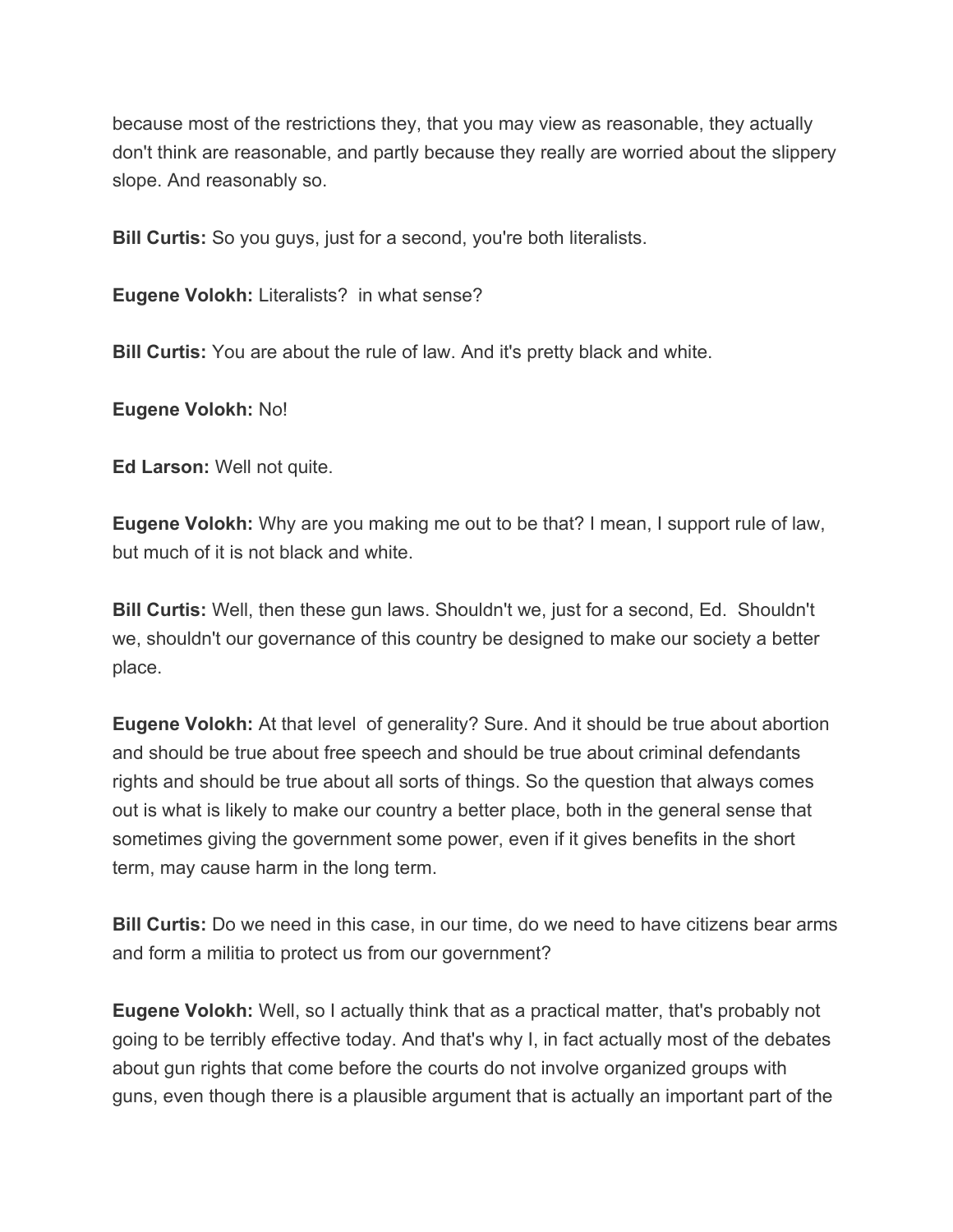constitutional history and tradition. That's not what the cases are about. The cases are about another component, which state constitutions expressly recognized in the Heller decision, says the Second Amendment implicitly recognizes, which is the right to keep and bear arms in defense of one's self and family and property often and the like, and home, for example, and the like. And that I do think we need to be able to defend ourselves. There's a famous line that people use I think is quite apt. When seconds count, the police are only minutes away.

**Ed Larson:** Now, Bill, I'd say your main beef is not really with the Second Amendment here. Your main beef is with state legislatures or maybe Congress.

**Bill Curtis:** No its federal,

**Ed Larson:** or the federal Congress, but either state legislators and if you live in Georgia or someplace with a very expansive conceal and carry law,.

**Eugene Volokh:** Or could be Oregon or Washington,.

**Ed Larson:** Or their beef, you do have a beef with them because you don't think they're passing strict enough restrictions on guns.

**Bill Curtis:** For the betterment of society.

**Ed Larson:** For the better part of society. But that is not really a Second Amendment issue. So because even.

**Bill Curtis:** But the Second Amendment is used to argue that process.

**Ed Larson:** No. But virtually all of the things you're talking about were enacted and some states have them. The court would uphold them as reasonable, that it wouldn't be stopped by the Second Amendment. Now, I agree with you, as a rhetorical device, the NRA is wrapping itself in the Second Amendment. But as a court would do, I think most of the things you or I would think would be reasonable for a city or a state to adopt, the courts would say that doesn't violate the Second Amendment. So I don't really think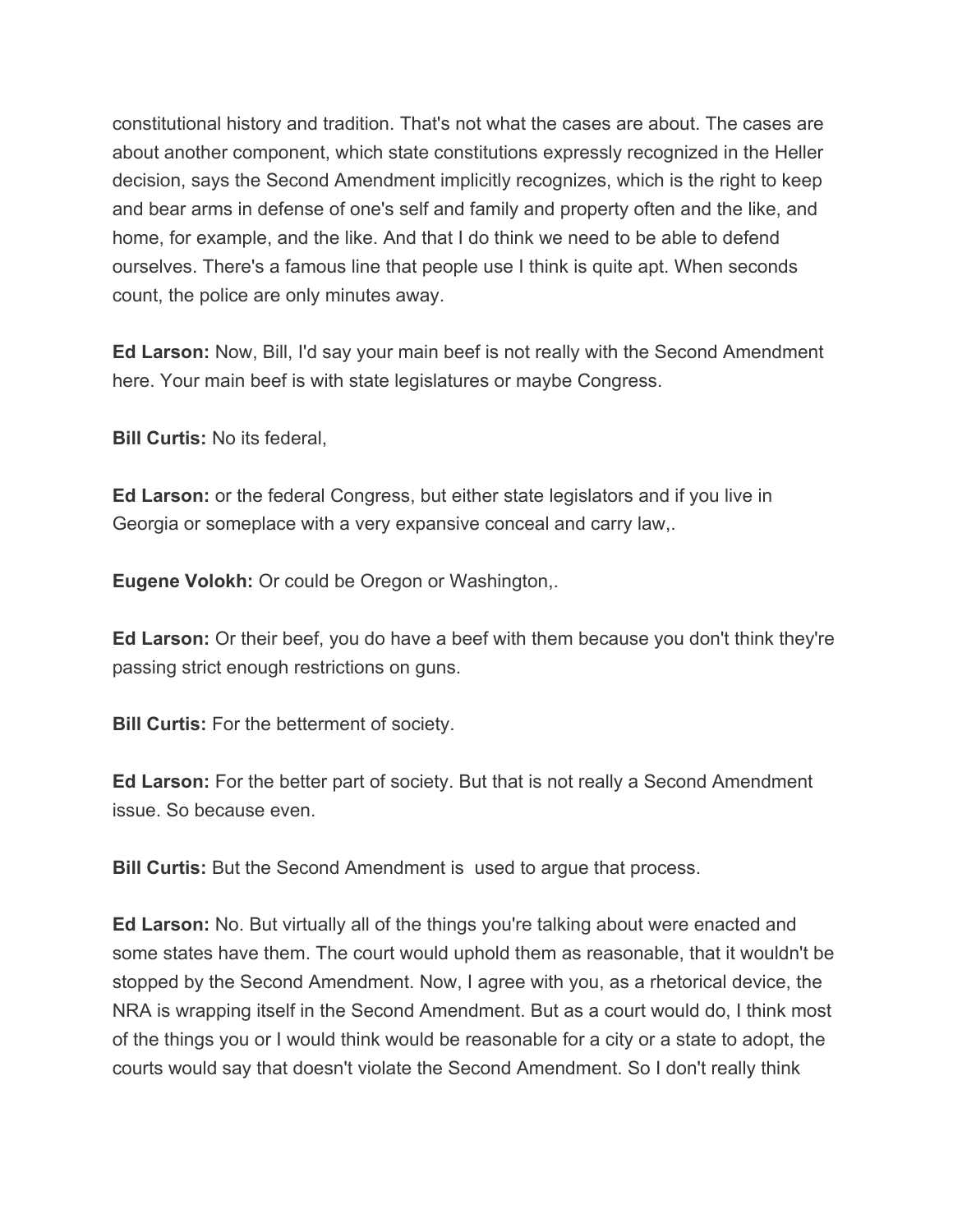your beef is with the Second Amendment. Your beef is with Congress and certain state legislators.

It's like we think guns but instead we use the word Second Amendment as if as if that kind of captures the big picture. And it doesn't quite. It turns out that trying to prevent crimes, very serious crimes, which are overwhelmingly committed by people who are professional criminals is really hard. So to take an extreme example, which actually often not committed by professional criminals, but are committed by people who are obviously highly motivated: mass shootings. You have to ask yourself, how is it that we can stop a mass shooting through laws against gun possession or gun acquisition or gun carrying when this person is willing to ignore laws against murder? And how do we do that in a country that has 300 million guns in it? Maybe there's something we could do to try to give better mental health services or lock people up or if they seem dangerous. Interesting questions. But as best I can tell, there's virtually nothing that can be done by way of gun controls to solve that. What about ordinary crimes? What about ordinary street crimes? That's different because those people aren't bent on murder. Maybe they could be deterred on the borderline. But at the same time, if the gun is their tool of the trade, maybe there's not a lot to be done. These are interesting questions could be had. So, for example, another thing that people talk about is what about suicide? Because it turns out that the great majority,

**Bill Curtis:** It's a ridiculous law that that is illegal.

So it may be, so one possible answer is if people want it.

**Bill Curtis:** Unless you fall on someone else.

**Eugene Volokh:** Right. If people want to commit suicide with guns, we shouldn't be even trying to stop that. Because if they're ...

**Bill Curtis:** But I don't particularly want those people to own guns. So I would have to say, I don't agree with that.

**Ed Larson:** Well, that's the danger of people in a home, a kid in a home getting a gun and shooting his friend or shooting. All right. I'm sorry, but that's accident or homicide.